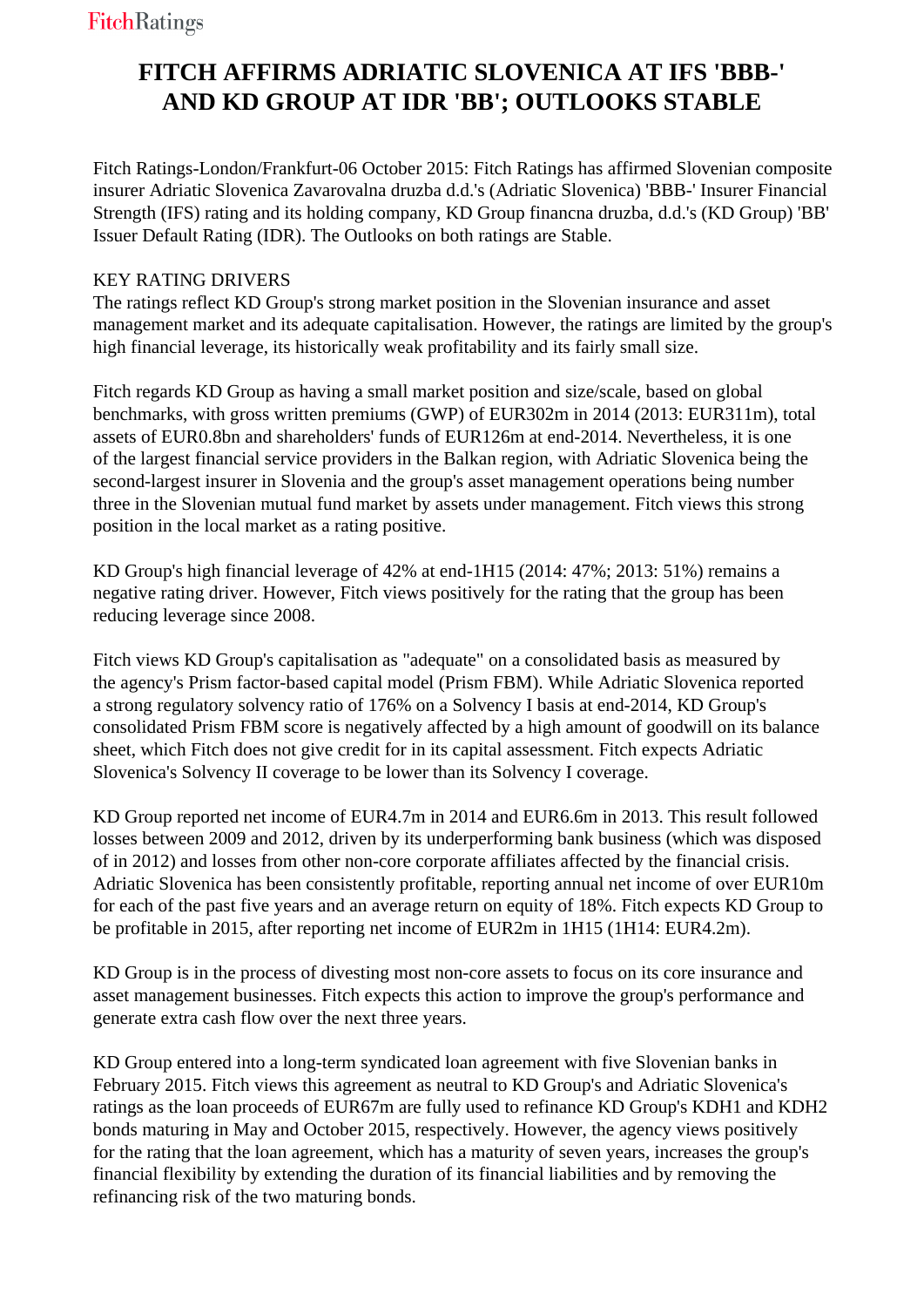As around three quarters of the group's assets are held in Slovenian investments and 94% of the group's revenue is in Slovenia (BBB+/Stable), the group's performance is exposed to the local economy. This exposure includes the risk of losses on its EUR347m of non-unit linked investments, as of end-2014, and the risk of lapses on its EUR257m of unit-linked liabilities. For example, write-downs on Slovenian banks led to investment losses of EUR16m in 2013 and EUR2m in 2014 for Adriatic Slovenica.

## RATING SENSITIVITIES

 KD Group's leverage improving to below 40% in combination with stabilised profitability could lead to an upgrade.

 The ratings could be downgraded if the group's consolidated capital position weakens to a Prism FBM score of below "adequate" for a sustained period.

 Contact: Primary Analyst Ralf Ehrhardt Associate Director +44 20 3530 1551 Fitch Ratings Limited 30 North Colonnade London E14 5GN

 Secondary Analyst Dr Christoph Schmitt **Director** +49 69 768 076 121

 Committee Chairperson Harish Gohil Managing Director +44 20 3530 1257

 Media Relations: Elaine Bailey, London, Tel: +44 203 530 1153, Email: elaine.bailey@fitchratings.com.

Additional information is available on www.fitchratings.com.

 Applicable Criteria Insurance Rating Methodology (pub. 16 Sep 2015) https://www.fitchratings.com/creditdesk/reports/report\_frame.cfm?rpt\_id=871172

ALL FITCH CREDIT RATINGS ARE SUBJECT TO CERTAIN LIMITATIONS AND DISCLAIMERS. PLEASE READ THESE LIMITATIONS AND DISCLAIMERS BY FOLLOWING THIS LINK: HTTP://FITCHRATINGS.COM/ UNDERSTANDINGCREDITRATINGS. IN ADDITION, RATING DEFINITIONS AND THE TERMS OF USE OF SUCH RATINGS ARE AVAILABLE ON THE AGENCY'S PUBLIC WEBSITE 'WWW.FITCHRATINGS.COM'. PUBLISHED RATINGS, CRITERIA AND METHODOLOGIES ARE AVAILABLE FROM THIS SITE AT ALL TIMES. FITCH'S CODE OF CONDUCT, CONFIDENTIALITY, CONFLICTS OF INTEREST, AFFILIATE FIREWALL, COMPLIANCE AND OTHER RELEVANT POLICIES AND PROCEDURES ARE ALSO AVAILABLE FROM THE 'CODE OF CONDUCT' SECTION OF THIS SITE. FITCH MAY HAVE PROVIDED ANOTHER PERMISSIBLE SERVICE TO THE RATED ENTITY OR ITS RELATED